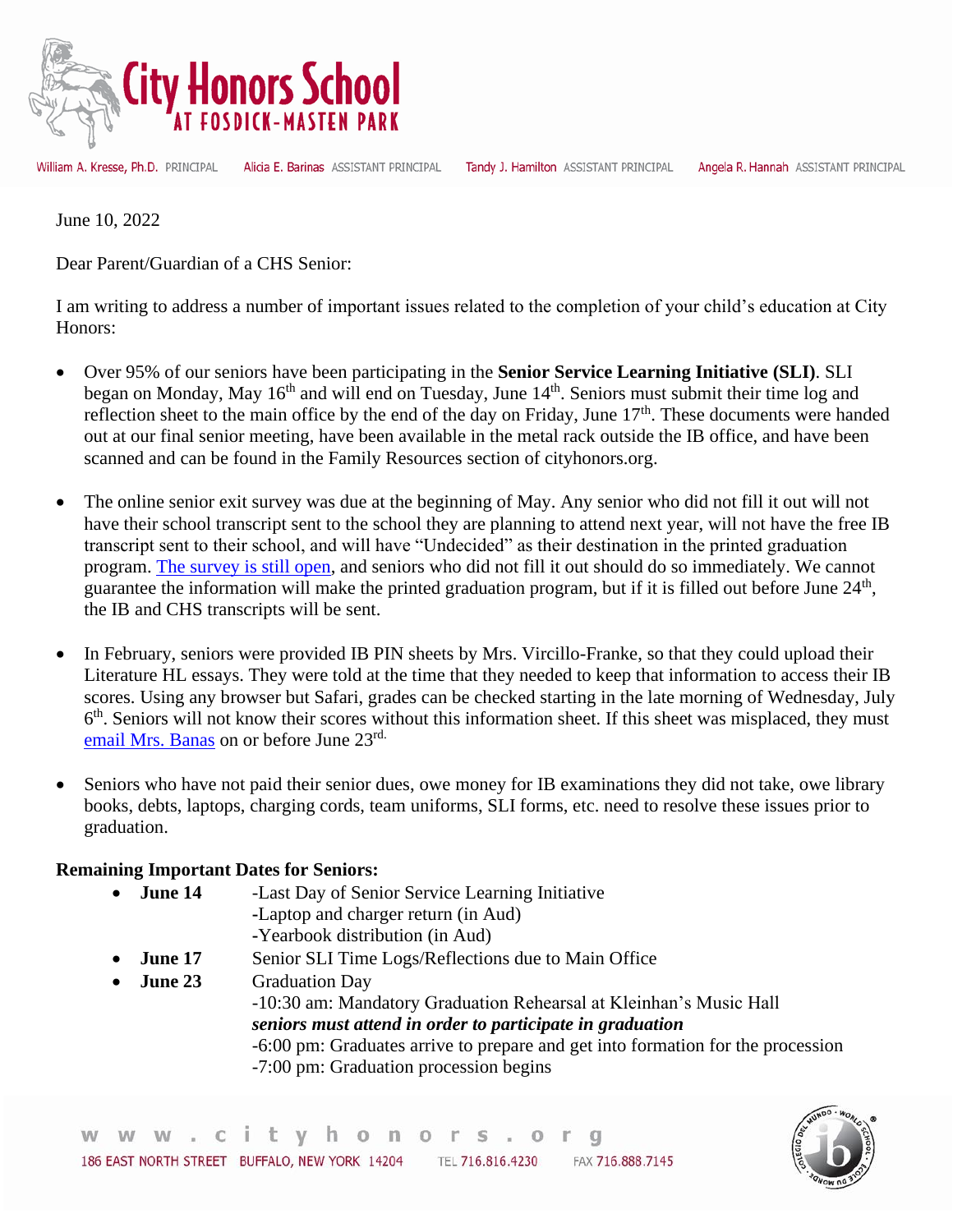## **Important Information About Graduation**:

- Our keynote speaker will be the Hon. Sean M. Ryan, New York State Senator (also the father of two CHS graduates).
- Please remember that you do not need a ticket to attend the CHS graduation ceremony at Kleinhan's Music Hall. We invest in use of the hall so that families can bring as many people as they want to share this special day with their child.
- Please plan to arrive early as free parking is limited to side streets. If you want to park in the actual Kleinhan's parking lot, there is a charge of \$10. The school does receive these proceeds.
- Families may not bring any noisemaking devices to graduation.
- **Students may not alter their graduation cap and gown in any way or they will be removed from the procession into Kleinhan's and not allowed to participate in the ceremony.**
- More about student dress: All students should dress appropriately for this formal ceremony. We encourage students to wear a tie or blouse under their graduation robes to fill the space of the v-neck in the gown. Students should not wear shorts or high heels, sandals or flip-flops, as they will be walking up and down stairs and narrow risers.
- Families are asked to remain at their seats out of consideration for other guests. We have secured a photographer to take a photo of each graduate as they receive their diploma. There will be a website and access code published in the graduation program that can be used to order your child's photo. To keep pricing as low as possible for families, the school chooses not to profit from these sales.
- Students should take their gown out of the packaging and hang it immediately after getting home from rehearsal – otherwise, the gown will be wrinkled. Tip: hanging it in your bathroom works well as the steam from the shower takes most wrinkles out. Do not iron the gown or stole.
- Be careful to not lose your tassel when taking the gown and cap out of the bag (we do not have extras).
- A white (Diploma course candidates) or silver (Diploma candidates) stole will be given to each student to wear as a part of the graduation costume.
- No extra cords or medals may be worn with the graduation costume.
- Graduates should not chew gum during the ceremony.
- All personal belongings should be given to family members before entering the staging area for graduates downstairs at Kleinhans. Graduates will not be permitted to have bags, purses, cell phones, cameras, water bottles, etc. with them during the ceremony.
- Please note that only diploma covers are handed out to the graduates during the ceremony. All students should report to the Mary Seton room following the ceremony to pick up their actual diploma and an envelope containing other important documents from our school counselors. Students with issues that have not been resolved will not receive their graduation envelope the night of graduation and may contact the school the following day to schedule an appointment with an administrator.